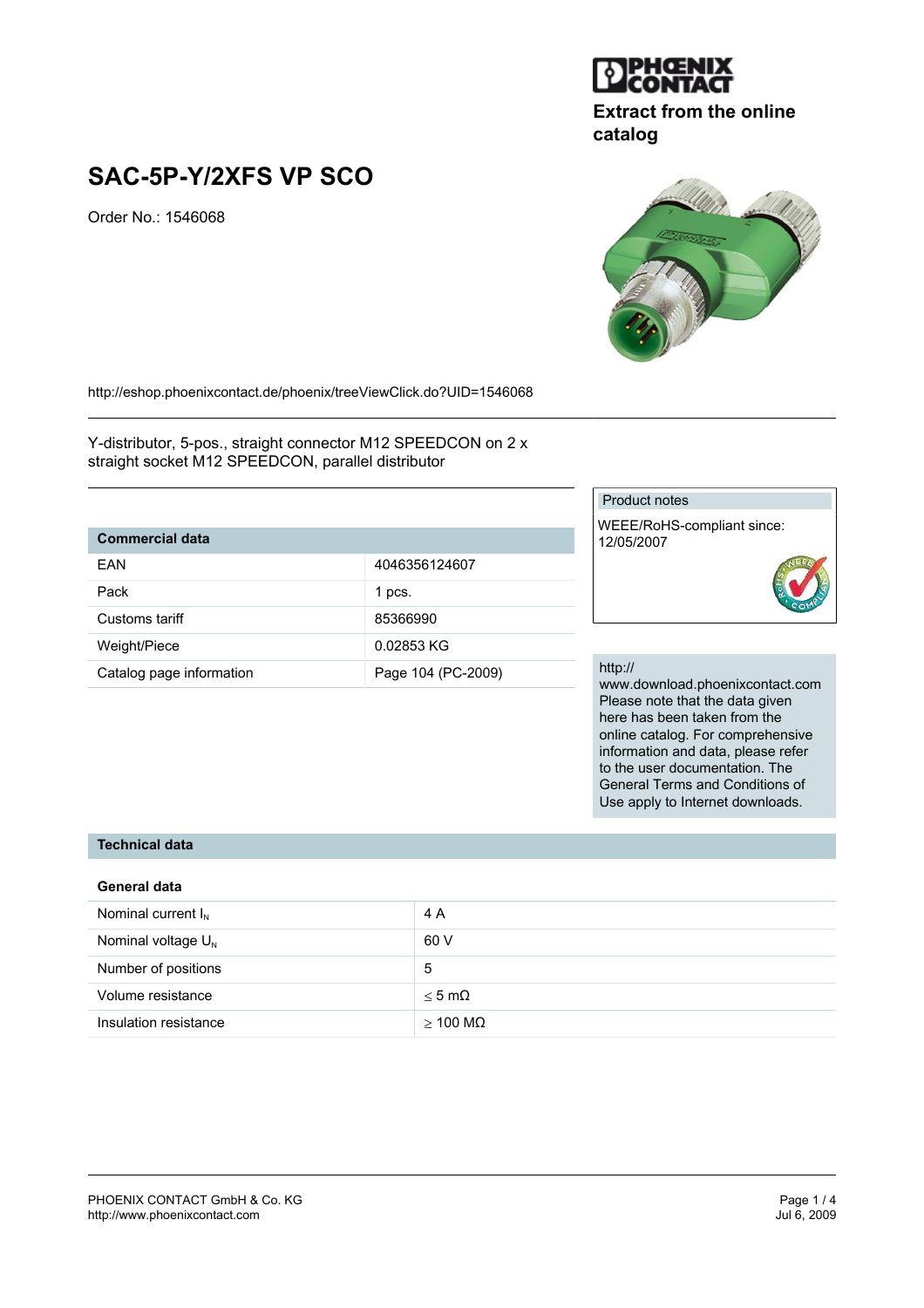# SAC-5P-Y/2XFS VP SCO Order No.: 1546068 http://eshop.phoenixcontact.de/phoenix/treeViewClick.do?UID=1546068

| Ambient temperature (operation)    | $-25$ °C  90 °C                             |  |
|------------------------------------|---------------------------------------------|--|
| <b>General characteristics</b>     |                                             |  |
| Coding                             | A - standard                                |  |
| Inflammability class acc. to UL 94 | HB.                                         |  |
| Surge voltage category             | Ш                                           |  |
| Pollution degree                   | 3                                           |  |
| Degree of protection               | IP65/IP68/IP69K                             |  |
| Contact material                   | CuZn                                        |  |
| Contact surface material           | Ni/Au                                       |  |
| Contact carrier material           | <b>TPU GF</b>                               |  |
| Material of grip body              | TPU, hardly inflammable, self-extinguishing |  |
| Material, knurls                   | Zinc die-cast, (nickel-plated)              |  |
| Sealing material                   | <b>NBR</b>                                  |  |
| Status display                     | No                                          |  |

#### **Drawings**

Dimensioned drawing



### Plug M12 x 1, Y distributor

#### Circuit diagram



#### Contact assignment of the M12 Y-distributor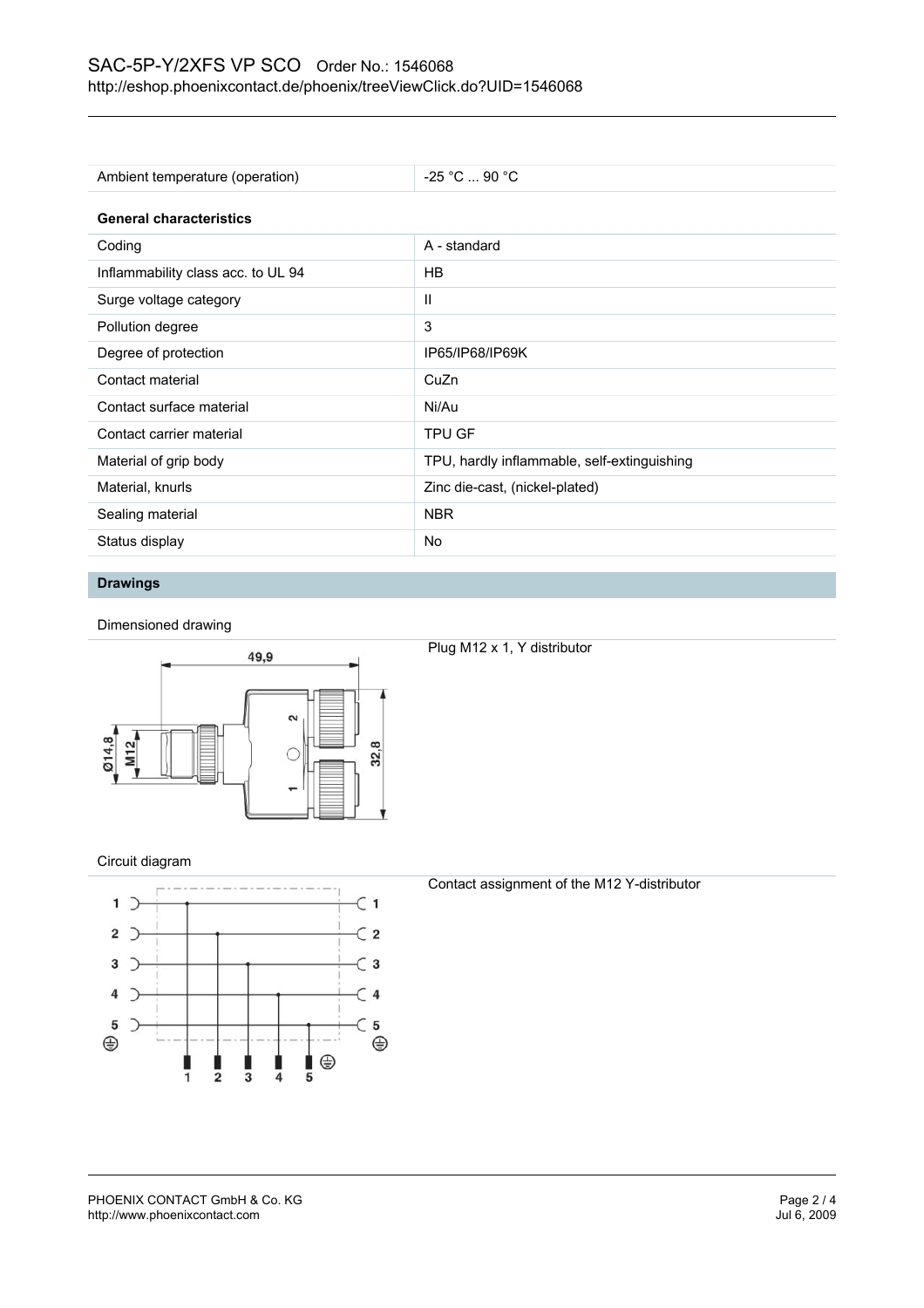Schematic diagram



Pin assignment M12 male connector, 5-pos., Acoded, male side



Pin assignment M12 socket, 5-pos., A-coded, socket side view